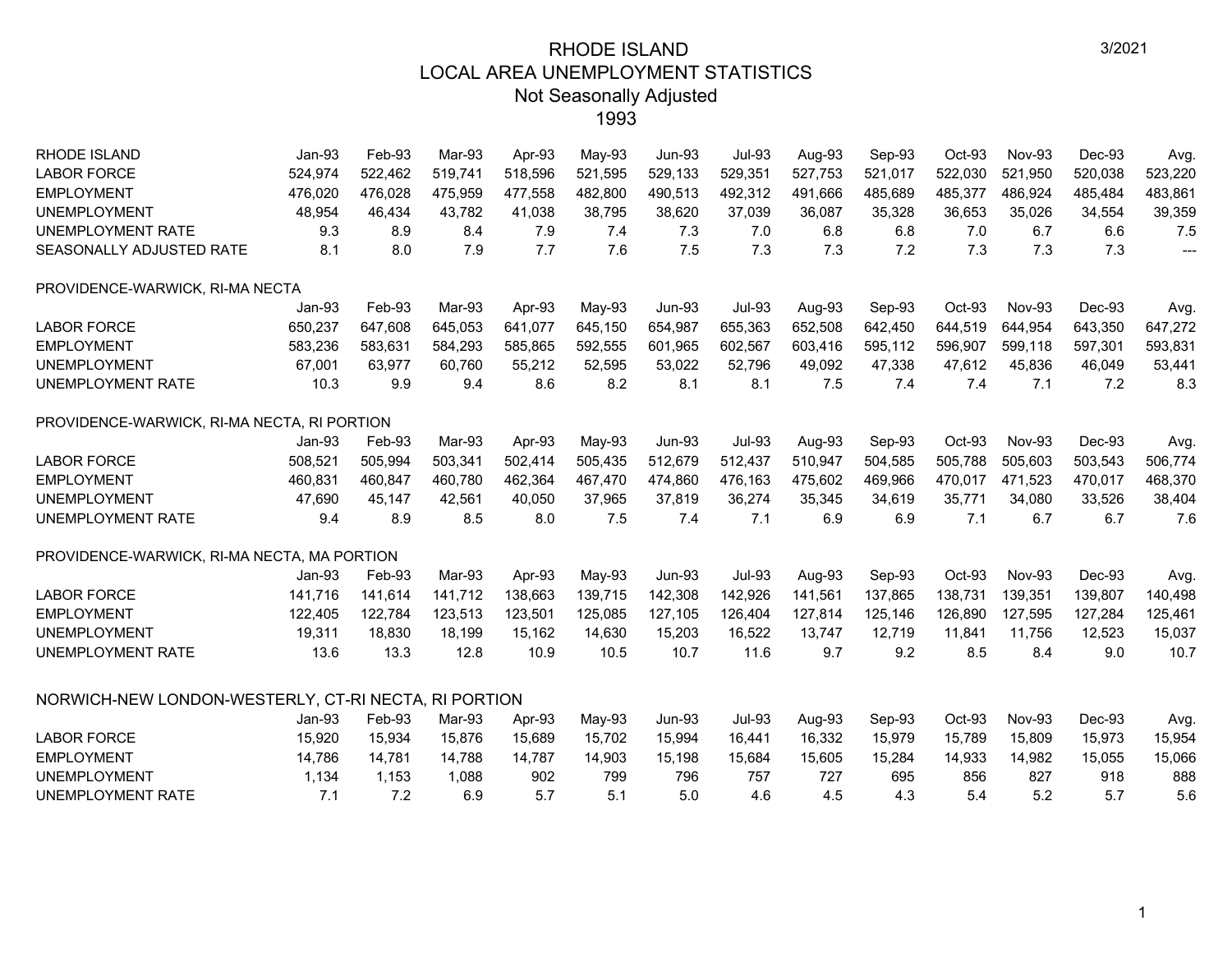| <b>BARRINGTON</b>        | $Jan-93$ | Feb-93 | Mar-93 | Apr-93 | May-93 | <b>Jun-93</b> | <b>Jul-93</b> | Aug-93 | Sep-93 | $Oct-93$ | <b>Nov-93</b> | Dec-93 | Avg.   |
|--------------------------|----------|--------|--------|--------|--------|---------------|---------------|--------|--------|----------|---------------|--------|--------|
| <b>LABOR FORCE</b>       | 8,253    | 8,228  | 8,225  | 8,210  | 8,253  | 8,373         | 8,374         | 8,363  | 8,252  | 8,281    | 8,296         | 8,242  | 8,279  |
| <b>EMPLOYMENT</b>        | 7,755    | 7,756  | 7,756  | 7,776  | 7,843  | 7,945         | 7,956         | 7,954  | 7,870  | 7,884    | 7,921         | 7,907  | 7,860  |
| <b>UNEMPLOYMENT</b>      | 498      | 472    | 469    | 434    | 410    | 428           | 418           | 409    | 382    | 397      | 375           | 335    | 419    |
| <b>UNEMPLOYMENT RATE</b> | 6.0      | 5.7    | 5.7    | 5.3    | 5.0    | 5.1           | 5.0           | 4.9    | 4.6    | 4.8      | 4.5           | 4.1    | 5.1    |
| <b>BRISTOL</b>           | Jan-93   | Feb-93 | Mar-93 | Apr-93 | May-93 | <b>Jun-93</b> | <b>Jul-93</b> | Aug-93 | Sep-93 | Oct-93   | <b>Nov-93</b> | Dec-93 | Avg.   |
| <b>LABOR FORCE</b>       | 12,148   | 11,992 | 11,910 | 11,759 | 11,787 | 11,824        | 11,841        | 11,809 | 11,697 | 11,883   | 11,829        | 11,753 | 11,853 |
| <b>EMPLOYMENT</b>        | 10,692   | 10,691 | 10,691 | 10,718 | 10,811 | 10,952        | 10,965        | 10,964 | 10,848 | 10,869   | 10,920        | 10,898 | 10,835 |
| <b>UNEMPLOYMENT</b>      | 1,456    | 1,301  | 1,219  | 1,041  | 976    | 872           | 876           | 845    | 849    | 1,014    | 909           | 855    | 1,018  |
| <b>UNEMPLOYMENT RATE</b> | 12.0     | 10.8   | 10.2   | 8.9    | 8.3    | 7.4           | 7.4           | 7.2    | 7.3    | 8.5      | 7.7           | 7.3    | 8.6    |
| <b>BURRILLVILLE</b>      | Jan-93   | Feb-93 | Mar-93 | Apr-93 | May-93 | <b>Jun-93</b> | <b>Jul-93</b> | Aug-93 | Sep-93 | Oct-93   | <b>Nov-93</b> | Dec-93 | Avg.   |
| <b>LABOR FORCE</b>       | 8,819    | 8,810  | 8,795  | 8,823  | 8,762  | 8,838         | 8,817         | 8.863  | 8,692  | 8,665    | 8,669         | 8,621  | 8,765  |
| <b>EMPLOYMENT</b>        | 7,965    | 7,965  | 7,964  | 7,983  | 8,053  | 8,157         | 8,168         | 8,167  | 8,081  | 8,095    | 8,135         | 8,118  | 8,071  |
| <b>UNEMPLOYMENT</b>      | 854      | 845    | 831    | 840    | 709    | 681           | 649           | 696    | 611    | 570      | 534           | 503    | 694    |
| <b>UNEMPLOYMENT RATE</b> | 9.7      | 9.6    | 9.4    | 9.5    | 8.1    | 7.7           | 7.4           | 7.9    | 7.0    | 6.6      | 6.2           | 5.8    | 7.9    |
| <b>CENTRAL FALLS</b>     | Jan-93   | Feb-93 | Mar-93 | Apr-93 | May-93 | <b>Jun-93</b> | <b>Jul-93</b> | Aug-93 | Sep-93 | Oct-93   | <b>Nov-93</b> | Dec-93 | Avg.   |
| <b>LABOR FORCE</b>       | 7,218    | 7,150  | 7,106  | 7,177  | 7,330  | 7,328         | 7,283         | 7,181  | 7,195  | 7,150    | 7,180         | 7,200  | 7,208  |
| <b>EMPLOYMENT</b>        | 6,428    | 6,428  | 6,426  | 6,445  | 6,499  | 6,584         | 6,594         | 6,591  | 6,523  | 6,534    | 6,564         | 6,552  | 6,514  |
| <b>UNEMPLOYMENT</b>      | 790      | 722    | 680    | 732    | 831    | 744           | 689           | 590    | 672    | 616      | 616           | 648    | 694    |
| <b>UNEMPLOYMENT RATE</b> | 10.9     | 10.1   | 9.6    | 10.2   | 11.3   | 10.2          | 9.5           | 8.2    | 9.3    | 8.6      | 8.6           | 9.0    | 9.6    |
| <b>CHARLESTOWN</b>       | Jan-93   | Feb-93 | Mar-93 | Apr-93 | May-93 | <b>Jun-93</b> | <b>Jul-93</b> | Aug-93 | Sep-93 | Oct-93   | <b>Nov-93</b> | Dec-93 | Avg.   |
| <b>LABOR FORCE</b>       | 3,791    | 3,759  | 3,768  | 3,742  | 3,685  | 3,681         | 3,672         | 3,671  | 3,652  | 3,682    | 3,681         | 3,714  | 3,708  |
| <b>EMPLOYMENT</b>        | 3,377    | 3,377  | 3,377  | 3,385  | 3,416  | 3,459         | 3,463         | 3,464  | 3,426  | 3,432    | 3,448         | 3,443  | 3,422  |
| <b>UNEMPLOYMENT</b>      | 414      | 382    | 391    | 357    | 269    | 222           | 209           | 207    | 226    | 250      | 233           | 271    | 286    |
| <b>UNEMPLOYMENT RATE</b> | 10.9     | 10.2   | 10.4   | 9.5    | 7.3    | 6.0           | 5.7           | 5.6    | 6.2    | 6.8      | 6.3           | 7.3    | 7.7    |
| <b>COVENTRY</b>          | Jan-93   | Feb-93 | Mar-93 | Apr-93 | May-93 | <b>Jun-93</b> | <b>Jul-93</b> | Aug-93 | Sep-93 | Oct-93   | <b>Nov-93</b> | Dec-93 | Avg.   |
| <b>LABOR FORCE</b>       | 17,857   | 17,717 | 17,668 | 17,635 | 17,629 | 17,942        | 17,920        | 17,909 | 17,699 | 17,757   | 17,771        | 17,640 | 17,762 |
| <b>EMPLOYMENT</b>        | 16,272   | 16,271 | 16,271 | 16,314 | 16,454 | 16,666        | 16,689        | 16,686 | 16,511 | 16,542   | 16,620        | 16,586 | 16,490 |
| <b>UNEMPLOYMENT</b>      | 1,585    | 1,446  | 1,397  | 1,321  | 1,175  | 1,276         | 1,231         | 1,223  | 1,188  | 1,215    | 1,151         | 1,054  | 1,272  |
| <b>UNEMPLOYMENT RATE</b> | 8.9      | 8.2    | 7.9    | 7.5    | 6.7    | 7.1           | 6.9           | 6.8    | 6.7    | 6.8      | 6.5           | 6.0    | 7.2    |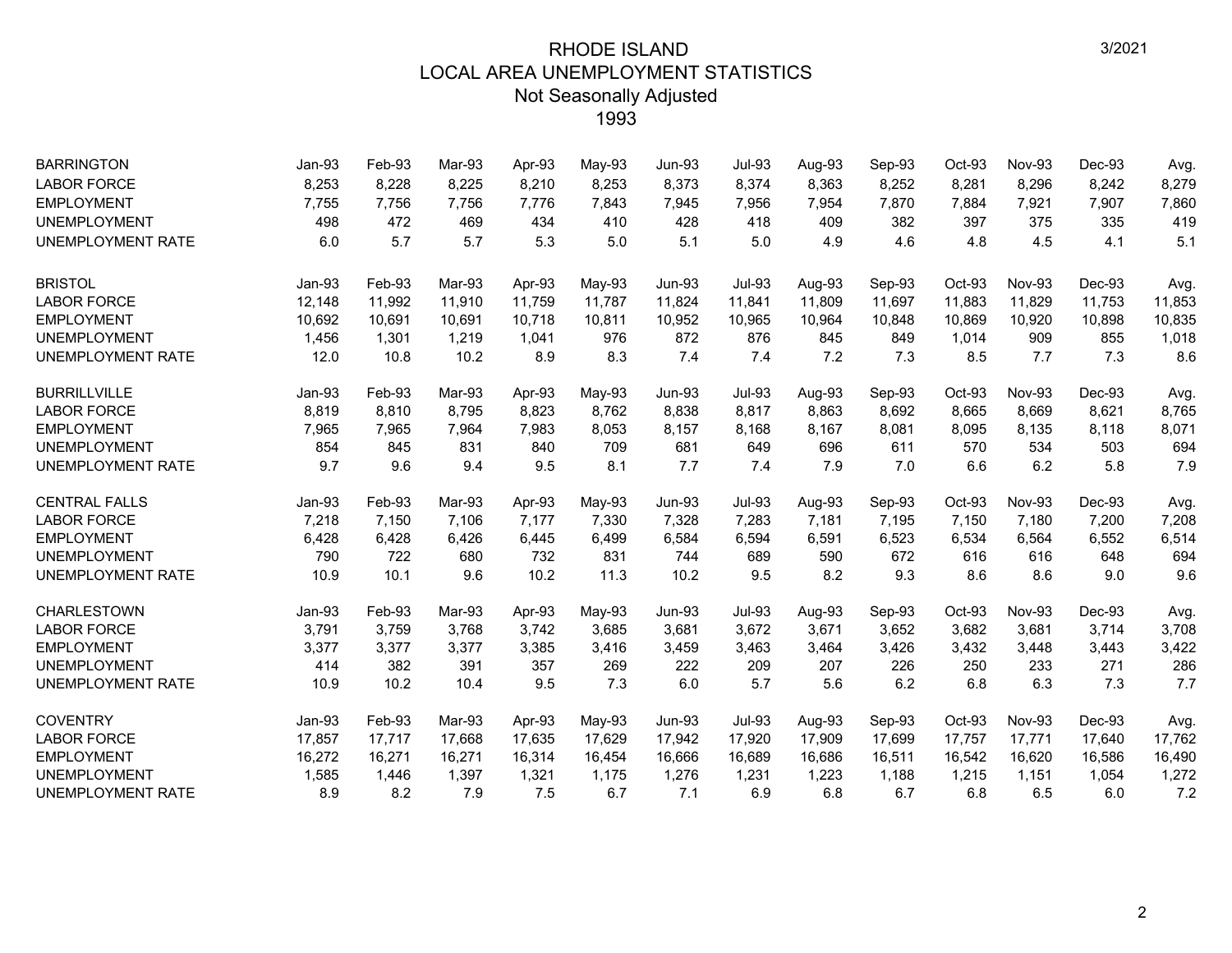| <b>CRANSTON</b><br><b>LABOR FORCE</b> | Jan-93<br>39,822 | Feb-93<br>39,631 | Mar-93<br>39,484 | Apr-93<br>39,365 | May-93<br>39,750 | <b>Jun-93</b><br>40,027 | <b>Jul-93</b><br>40,106 | Aug-93<br>39,947 | Sep-93<br>39,612 | $Oct-93$<br>39,837 | <b>Nov-93</b><br>39,849 | Dec-93<br>39,645 | Avg.<br>39,757 |
|---------------------------------------|------------------|------------------|------------------|------------------|------------------|-------------------------|-------------------------|------------------|------------------|--------------------|-------------------------|------------------|----------------|
| <b>EMPLOYMENT</b>                     | 36,333           | 36,333           | 36,328           | 36,426           | 36,738           | 37,215                  | 37,266                  | 37,261           | 36,868           | 36,935             | 37,108                  | 37,036           | 36,821         |
| <b>UNEMPLOYMENT</b>                   | 3,489            | 3,298            | 3,156            | 2,939            | 3,012            | 2,812                   | 2,840                   | 2,686            | 2,744            | 2,902              | 2,741                   | 2,609            | 2,936          |
| <b>UNEMPLOYMENT RATE</b>              | 8.8              | 8.3              | 8.0              | 7.5              | 7.6              | 7.0                     | 7.1                     | 6.7              | 6.9              | 7.3                | 6.9                     | 6.6              | 7.4            |
|                                       |                  |                  |                  |                  |                  |                         |                         |                  |                  |                    |                         |                  |                |
| <b>CUMBERLAND</b>                     | Jan-93           | Feb-93           | Mar-93           | Apr-93           | $May-93$         | <b>Jun-93</b>           | <b>Jul-93</b>           | Aug-93           | Sep-93           | Oct-93             | Nov-93                  | Dec-93           | Avg.           |
| <b>LABOR FORCE</b>                    | 16,976           | 16,926           | 16.769           | 16.792           | 16,792           | 17,022                  | 17,004                  | 16,986           | 16,868           | 16,907             | 16.866                  | 16,845           | 16,896         |
| <b>EMPLOYMENT</b>                     | 15,567           | 15,569           | 15,567           | 15,608           | 15,741           | 15,945                  | 15,967                  | 15,964           | 15,796           | 15,825             | 15,900                  | 15,868           | 15,776         |
| <b>UNEMPLOYMENT</b>                   | 1,409            | 1,357            | 1,202            | 1,184            | 1,051            | 1,077                   | 1,037                   | 1,022            | 1,072            | 1,082              | 966                     | 977              | 1,120          |
| UNEMPLOYMENT RATE                     | 8.3              | 8.0              | 7.2              | 7.1              | 6.3              | 6.3                     | 6.1                     | 6.0              | 6.4              | 6.4                | 5.7                     | 5.8              | 6.6            |
| <b>EAST GREENWICH</b>                 | Jan-93           | Feb-93           | Mar-93           | Apr-93           | May-93           | <b>Jun-93</b>           | <b>Jul-93</b>           | Aug-93           | Sep-93           | Oct-93             | <b>Nov-93</b>           | Dec-93           | Avg.           |
| <b>LABOR FORCE</b>                    | 6,484            | 6,467            | 6,430            | 6,419            | 6,435            | 6,504                   | 6,488                   | 6,495            | 6,478            | 6,503              | 6,511                   | 6,443            | 6,471          |
| <b>EMPLOYMENT</b>                     | 5,965            | 5,966            | 5,966            | 5,982            | 6,032            | 6,112                   | 6,119                   | 6,119            | 6,054            | 6,065              | 6,093                   | 6,081            | 6,046          |
| <b>UNEMPLOYMENT</b>                   | 519              | 501              | 464              | 437              | 403              | 392                     | 369                     | 376              | 424              | 438                | 418                     | 362              | 425            |
| UNEMPLOYMENT RATE                     | 8.0              | 7.7              | 7.2              | 6.8              | 6.3              | 6.0                     | 5.7                     | 5.8              | 6.5              | 6.7                | 6.4                     | 5.6              | 6.6            |
| <b>EAST PROVIDENCE</b>                | Jan-93           | Feb-93           | Mar-93           | Apr-93           | May-93           | <b>Jun-93</b>           | <b>Jul-93</b>           | Aug-93           | Sep-93           | Oct-93             | Nov-93                  | Dec-93           | Avg.           |
| <b>LABOR FORCE</b>                    | 27,311           | 27,113           | 26,662           | 26,575           | 26,795           | 27,223                  | 27,182                  | 27,030           | 26,874           | 26,998             | 26,979                  | 26,868           | 26,968         |
| <b>EMPLOYMENT</b>                     | 24,651           | 24,651           | 24,648           | 24,713           | 24,925           | 25,248                  | 25,284                  | 25,279           | 25,013           | 25,059             | 25,178                  | 25,129           | 24,982         |
| <b>UNEMPLOYMENT</b>                   | 2,660            | 2,462            | 2,014            | 1,862            | 1,870            | 1,975                   | 1,898                   | 1,751            | 1,861            | 1,939              | 1,801                   | 1,739            | 1,986          |
| UNEMPLOYMENT RATE                     | 9.7              | 9.1              | 7.6              | 7.0              | 7.0              | 7.3                     | 7.0                     | 6.5              | 6.9              | 7.2                | 6.7                     | 6.5              | 7.4            |
| <b>EXETER</b>                         | Jan-93           | Feb-93           | Mar-93           | Apr-93           | May-93           | <b>Jun-93</b>           | <b>Jul-93</b>           | Aug-93           | Sep-93           | Oct-93             | Nov-93                  | Dec-93           | Avg.           |
| <b>LABOR FORCE</b>                    | 3,207            | 3,218            | 3,177            | 3,149            | 3,145            | 3,167                   | 3,181                   | 3,179            | 3,110            | 3,158              | 3,142                   | 3,141            | 3,165          |
| <b>EMPLOYMENT</b>                     | 2,919            | 2,920            | 2,919            | 2,927            | 2,952            | 2,990                   | 2,995                   | 2,993            | 2,962            | 2,968              | 2,982                   | 2,976            | 2,959          |
| <b>UNEMPLOYMENT</b>                   | 288              | 298              | 258              | 222              | 193              | 177                     | 186                     | 186              | 148              | 190                | 160                     | 165              | 206            |
| UNEMPLOYMENT RATE                     | 9.0              | 9.3              | 8.1              | 7.0              | 6.1              | 5.6                     | 5.8                     | 5.9              | 4.8              | 6.0                | 5.1                     | 5.3              | 6.5            |
| <b>FOSTER</b>                         | Jan-93           | Feb-93           | Mar-93           | Apr-93           | May-93           | <b>Jun-93</b>           | <b>Jul-93</b>           | Aug-93           | Sep-93           | Oct-93             | Nov-93                  | Dec-93           | Avg.           |
| <b>LABOR FORCE</b>                    | 2,547            | 2,498            | 2,504            | 2,504            | 2,486            | 2,504                   | 2,528                   | 2,490            | 2,464            | 2,483              | 2,499                   | 2,479            | 2,499          |
| <b>EMPLOYMENT</b>                     | 2,297            | 2,297            | 2,297            | 2,303            | 2,322            | 2,352                   | 2,356                   | 2,355            | 2,330            | 2,334              | 2,346                   | 2,342            | 2,328          |
| <b>UNEMPLOYMENT</b>                   | 250              | 201              | 207              | 201              | 164              | 152                     | 172                     | 135              | 134              | 149                | 153                     | 137              | 171            |
| <b>UNEMPLOYMENT RATE</b>              | 9.8              | 8.0              | 8.3              | 8.0              | 6.6              | 6.1                     | 6.8                     | 5.4              | 5.4              | 6.0                | 6.1                     | 5.5              | 6.8            |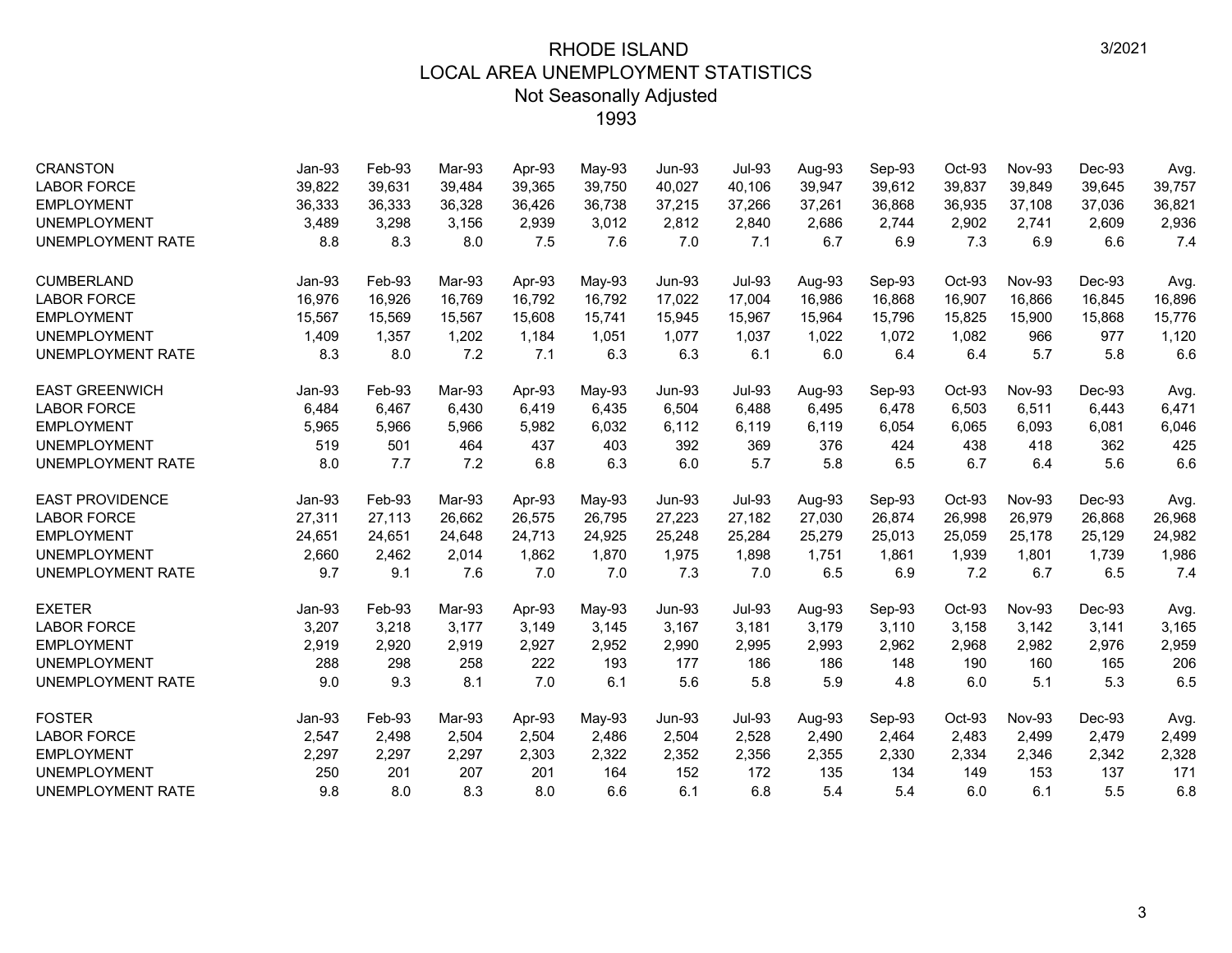| <b>GLOCESTER</b>         | Jan-93   | Feb-93 | Mar-93 | Apr-93 | May-93 | $Jun-93$      | <b>Jul-93</b> | Aug-93 | Sep-93 | Oct-93 | <b>Nov-93</b> | Dec-93 | Avg.   |
|--------------------------|----------|--------|--------|--------|--------|---------------|---------------|--------|--------|--------|---------------|--------|--------|
| <b>LABOR FORCE</b>       | 5,348    | 5,353  | 5,335  | 5,345  | 5,346  | 5,392         | 5,367         | 5,355  | 5,306  | 5,291  | 5,312         | 5,341  | 5,341  |
| <b>EMPLOYMENT</b>        | 4,994    | 4,995  | 4,993  | 5,007  | 5,049  | 5,115         | 5,122         | 5,121  | 5,068  | 5,075  | 5,101         | 5,090  | 5,061  |
| <b>UNEMPLOYMENT</b>      | 354      | 358    | 342    | 338    | 297    | 277           | 245           | 234    | 238    | 216    | 211           | 251    | 280    |
| <b>UNEMPLOYMENT RATE</b> | 6.6      | 6.7    | 6.4    | 6.3    | 5.6    | 5.1           | 4.6           | 4.4    | 4.5    | 4.1    | 4.0           | 4.7    | 5.2    |
| <b>HOPKINTON</b>         | Jan-93   | Feb-93 | Mar-93 | Apr-93 | May-93 | $Jun-93$      | <b>Jul-93</b> | Aug-93 | Sep-93 | Oct-93 | <b>Nov-93</b> | Dec-93 | Avg.   |
| <b>LABOR FORCE</b>       | 3,932    | 3,948  | 3,926  | 3,909  | 3,884  | 3,976         | 4,098         | 4,100  | 3,985  | 3,908  | 3,932         | 3,990  | 3,965  |
| <b>EMPLOYMENT</b>        | 3,709    | 3,708  | 3,709  | 3,710  | 3,738  | 3,812         | 3,935         | 3,915  | 3,835  | 3,746  | 3,758         | 3,777  | 3,779  |
| <b>UNEMPLOYMENT</b>      | 223      | 240    | 217    | 199    | 146    | 164           | 163           | 185    | 150    | 162    | 174           | 213    | 186    |
| <b>UNEMPLOYMENT RATE</b> | 5.7      | 6.1    | 5.5    | 5.1    | 3.8    | 4.1           | 4.0           | 4.5    | 3.8    | 4.1    | 4.4           | 5.3    | 4.7    |
| <b>JAMESTOWN</b>         | Jan-93   | Feb-93 | Mar-93 | Apr-93 | May-93 | <b>Jun-93</b> | <b>Jul-93</b> | Aug-93 | Sep-93 | Oct-93 | Nov-93        | Dec-93 | Avg.   |
| <b>LABOR FORCE</b>       | 2,874    | 2,859  | 2,858  | 2,848  | 2,834  | 2,844         | 2,840         | 2,829  | 2,779  | 2,799  | 2,803         | 2,817  | 2,832  |
| <b>EMPLOYMENT</b>        | 2,629    | 2,628  | 2,630  | 2,636  | 2,658  | 2,693         | 2,697         | 2,696  | 2,669  | 2,673  | 2,686         | 2,681  | 2,665  |
| <b>UNEMPLOYMENT</b>      | 245      | 231    | 228    | 212    | 176    | 151           | 143           | 133    | 110    | 126    | 117           | 136    | 167    |
| <b>UNEMPLOYMENT RATE</b> | 8.5      | 8.1    | 8.0    | 7.4    | 6.2    | 5.3           | 5.0           | 4.7    | 4.0    | 4.5    | 4.2           | 4.8    | 5.9    |
| <b>JOHNSTON</b>          | Jan-93   | Feb-93 | Mar-93 | Apr-93 | May-93 | <b>Jun-93</b> | <b>Jul-93</b> | Aug-93 | Sep-93 | Oct-93 | <b>Nov-93</b> | Dec-93 | Avg.   |
| <b>LABOR FORCE</b>       | 15,330   | 15,282 | 15,258 | 15,169 | 15,248 | 15,508        | 15,338        | 15,334 | 15,045 | 15,118 | 15,094        | 15,074 | 15,233 |
| <b>EMPLOYMENT</b>        | 13,786   | 13,786 | 13,784 | 13,820 | 13,940 | 14,120        | 14,139        | 14,138 | 13,990 | 14,013 | 14,081        | 14,053 | 13,971 |
| <b>UNEMPLOYMENT</b>      | 1,544    | 1,496  | 1,474  | 1,349  | 1,308  | 1,388         | 1,199         | 1,196  | 1,055  | 1,105  | 1,013         | 1,021  | 1,262  |
| <b>UNEMPLOYMENT RATE</b> | 10.1     | 9.8    | 9.7    | 8.9    | 8.6    | 9.0           | 7.8           | 7.8    | 7.0    | 7.3    | 6.7           | 6.8    | 8.3    |
| <b>LINCOLN</b>           | $Jan-93$ | Feb-93 | Mar-93 | Apr-93 | May-93 | $Jun-93$      | <b>Jul-93</b> | Aug-93 | Sep-93 | Oct-93 | <b>Nov-93</b> | Dec-93 | Avg.   |
| <b>LABOR FORCE</b>       | 10,247   | 10,297 | 10,220 | 10,269 | 10,285 | 10,399        | 10,458        | 10,509 | 10,394 | 10,287 | 10,338        | 10,289 | 10,333 |
| <b>EMPLOYMENT</b>        | 9,459    | 9,457  | 9,457  | 9,482  | 9,563  | 9,687         | 9,702         | 9,700  | 9,597  | 9,615  | 9,661         | 9,642  | 9,585  |
| <b>UNEMPLOYMENT</b>      | 788      | 840    | 763    | 787    | 722    | 712           | 756           | 809    | 797    | 672    | 677           | 647    | 748    |
| <b>UNEMPLOYMENT RATE</b> | 7.7      | 8.2    | 7.5    | 7.7    | 7.0    | 6.8           | 7.2           | 7.7    | 7.7    | 6.5    | 6.5           | 6.3    | 7.2    |
| <b>LITTLE COMPTON</b>    | Jan-93   | Feb-93 | Mar-93 | Apr-93 | May-93 | <b>Jun-93</b> | <b>Jul-93</b> | Aug-93 | Sep-93 | Oct-93 | <b>Nov-93</b> | Dec-93 | Avg.   |
| <b>LABOR FORCE</b>       | 1,837    | 1,849  | 1,846  | 1,828  | 1,815  | 1,824         | 1,833         | 1,827  | 1,796  | 1,818  | 1,827         | 1,852  | 1,830  |
| <b>EMPLOYMENT</b>        | 1,690    | 1,691  | 1,690  | 1,694  | 1,709  | 1,731         | 1,734         | 1,732  | 1,714  | 1,718  | 1,727         | 1,722  | 1,713  |
| <b>UNEMPLOYMENT</b>      | 147      | 158    | 156    | 134    | 106    | 93            | 99            | 95     | 82     | 100    | 100           | 130    | 117    |
| <b>UNEMPLOYMENT RATE</b> | 8.0      | 8.5    | 8.5    | 7.3    | 5.8    | 5.1           | 5.4           | 5.2    | 4.6    | 5.5    | 5.5           | 7.0    | 6.4    |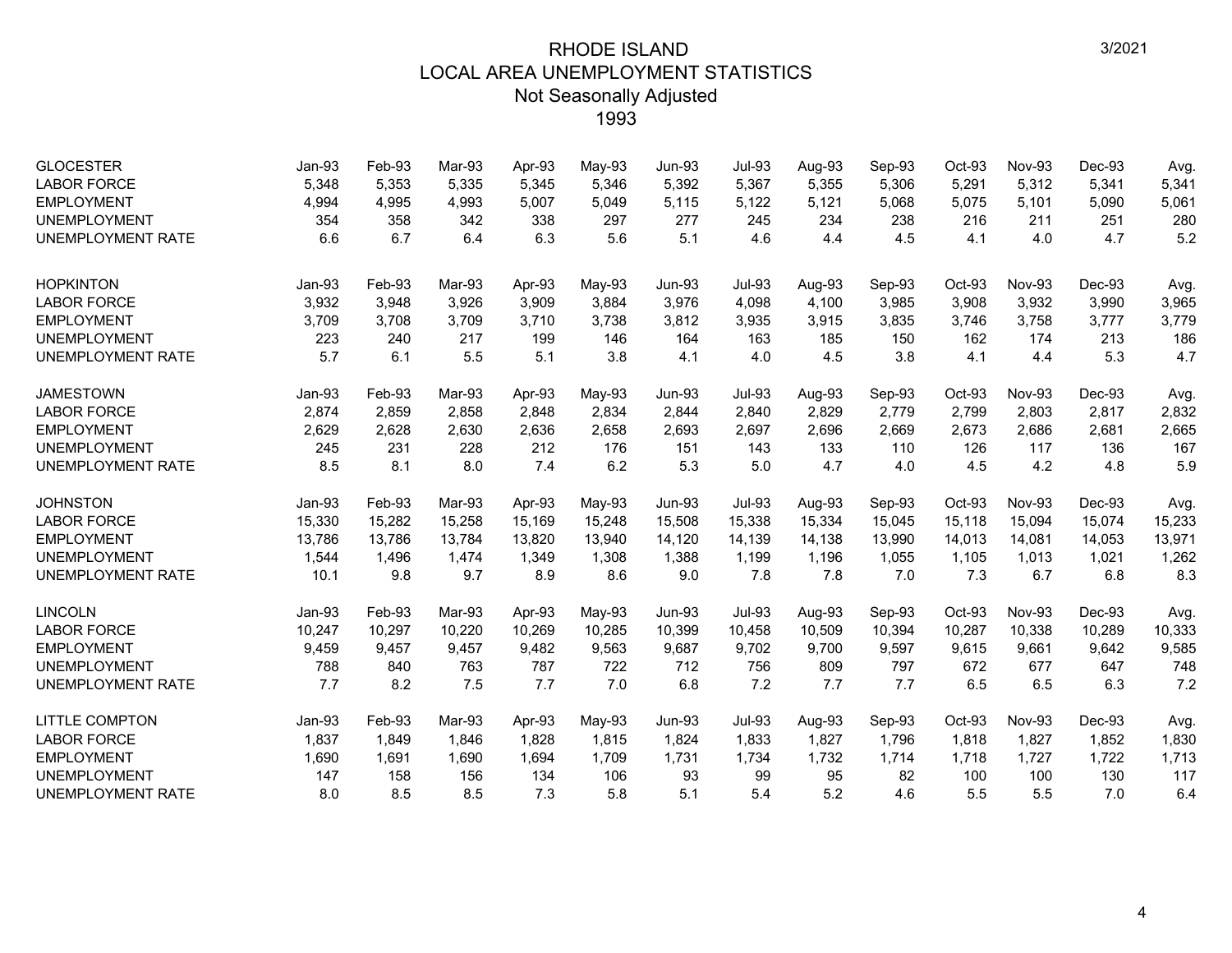| <b>MIDDLETOWN</b>        | Jan-93   | Feb-93 | Mar-93 | Apr-93 | May-93 | $Jun-93$      | Jul-93        | Aug-93 | Sep-93 | Oct-93 | <b>Nov-93</b> | Dec-93   | Avg.   |
|--------------------------|----------|--------|--------|--------|--------|---------------|---------------|--------|--------|--------|---------------|----------|--------|
| <b>LABOR FORCE</b>       | 7,679    | 7,656  | 7,633  | 7,621  | 7,954  | 8,380         | 8,511         | 8,405  | 8,145  | 8,092  | 7,831         | 7,748    | 7,972  |
| <b>EMPLOYMENT</b>        | 6,843    | 6,847  | 6,841  | 6,959  | 7,335  | 7,795         | 7,984         | 7,849  | 7,592  | 7,386  | 7,223         | 7,048    | 7,309  |
| <b>UNEMPLOYMENT</b>      | 836      | 809    | 792    | 662    | 619    | 585           | 527           | 556    | 553    | 706    | 608           | 700      | 663    |
| <b>UNEMPLOYMENT RATE</b> | 10.9     | 10.6   | 10.4   | 8.7    | 7.8    | 7.0           | 6.2           | 6.6    | 6.8    | 8.7    | 7.8           | 9.0      | 8.3    |
| <b>NARRAGANSETT</b>      | Jan-93   | Feb-93 | Mar-93 | Apr-93 | May-93 | <b>Jun-93</b> | Jul-93        | Aug-93 | Sep-93 | Oct-93 | Nov-93        | Dec-93   | Avg.   |
| <b>LABOR FORCE</b>       | 8,878    | 8,828  | 8.856  | 8,823  | 8.787  | 8,916         | 8,852         | 8.845  | 8,755  | 8,770  | 8,802         | 8.817    | 8,827  |
| <b>EMPLOYMENT</b>        | 8,284    | 8,284  | 8,283  | 8,305  | 8,376  | 8,484         | 8,497         | 8,496  | 8,406  | 8,420  | 8,461         | 8,444    | 8,395  |
| <b>UNEMPLOYMENT</b>      | 594      | 544    | 573    | 518    | 411    | 432           | 355           | 349    | 349    | 350    | 341           | 373      | 432    |
| <b>UNEMPLOYMENT RATE</b> | 6.7      | 6.2    | 6.5    | 5.9    | 4.7    | 4.8           | 4.0           | 3.9    | 4.0    | 4.0    | 3.9           | 4.2      | 4.9    |
| <b>NEW SHOREHAM</b>      | $Jan-93$ | Feb-93 | Mar-93 | Apr-93 | May-93 | <b>Jun-93</b> | Jul-93        | Aug-93 | Sep-93 | Oct-93 | <b>Nov-93</b> | $Dec-93$ | Avg.   |
| <b>LABOR FORCE</b>       | 529      | 532    | 527    | 491    | 457    | 458           | 473           | 470    | 453    | 454    | 533           | 532      | 492    |
| <b>EMPLOYMENT</b>        | 397      | 399    | 398    | 405    | 427    | 453           | 465           | 457    | 441    | 429    | 420           | 410      | 425    |
| <b>UNEMPLOYMENT</b>      | 132      | 133    | 129    | 86     | 30     | 5             | 8             | 13     | 12     | 25     | 113           | 122      | 67     |
| <b>UNEMPLOYMENT RATE</b> | 25.0     | 25.0   | 24.5   | 17.5   | 6.6    | 1.1           | 1.7           | 2.8    | 2.6    | 5.5    | 21.2          | 22.9     | 13.6   |
| <b>NEWPORT</b>           | $Jan-93$ | Feb-93 | Mar-93 | Apr-93 | May-93 | <b>Jun-93</b> | <b>Jul-93</b> | Aug-93 | Sep-93 | Oct-93 | <b>Nov-93</b> | Dec-93   | Avg.   |
| <b>LABOR FORCE</b>       | 11,930   | 11,803 | 11,717 | 11,733 | 12,059 | 12,662        | 12,851        | 12,599 | 12,158 | 11,865 | 11,733        | 11,548   | 12,055 |
| <b>EMPLOYMENT</b>        | 10,288   | 10,294 | 10.283 | 10,462 | 11,027 | 11,717        | 12,002        | 11,802 | 11,414 | 11,102 | 10,860        | 10,596   | 10,987 |
| <b>UNEMPLOYMENT</b>      | 1,642    | 1,509  | 1,434  | 1,271  | 1,032  | 945           | 849           | 797    | 744    | 763    | 873           | 952      | 1,068  |
| <b>UNEMPLOYMENT RATE</b> | 13.8     | 12.8   | 12.2   | 10.8   | 8.6    | 7.5           | 6.6           | 6.3    | 6.1    | 6.4    | 7.4           | 8.2      | 8.9    |
| <b>NORTH KINGSTOWN</b>   | Jan-93   | Feb-93 | Mar-93 | Apr-93 | May-93 | <b>Jun-93</b> | <b>Jul-93</b> | Aug-93 | Sep-93 | Oct-93 | <b>Nov-93</b> | Dec-93   | Avg.   |
| <b>LABOR FORCE</b>       | 13,300   | 13,261 | 13,209 | 13,220 | 13,372 | 13,505        | 13,394        | 13,435 | 13,306 | 13,293 | 13,344        | 13,311   | 13,329 |
| <b>EMPLOYMENT</b>        | 12,275   | 12,276 | 12,274 | 12,308 | 12,411 | 12,574        | 12,591        | 12,589 | 12,456 | 12,480 | 12,537        | 12,513   | 12,440 |
| <b>UNEMPLOYMENT</b>      | 1,025    | 985    | 935    | 912    | 961    | 931           | 803           | 846    | 850    | 813    | 807           | 798      | 889    |
| <b>UNEMPLOYMENT RATE</b> | 7.7      | 7.4    | 7.1    | 6.9    | 7.2    | 6.9           | 6.0           | 6.3    | 6.4    | 6.1    | 6.0           | 6.0      | 6.7    |
| NORTH PROVIDENCE         | $Jan-93$ | Feb-93 | Mar-93 | Apr-93 | May-93 | <b>Jun-93</b> | <b>Jul-93</b> | Aug-93 | Sep-93 | Oct-93 | <b>Nov-93</b> | Dec-93   | Avg.   |
| <b>LABOR FORCE</b>       | 18,427   | 18,326 | 18,274 | 18,292 | 18,408 | 18,709        | 18,532        | 18,511 | 18,300 | 18,246 | 18,202        | 18,172   | 18,367 |
| <b>EMPLOYMENT</b>        | 16,785   | 16,784 | 16,783 | 16,828 | 16,972 | 17,192        | 17,215        | 17,213 | 17,031 | 17,063 | 17,143        | 17,109   | 17,010 |
| <b>UNEMPLOYMENT</b>      | 1,642    | 1,542  | 1,491  | 1,464  | 1,436  | 1,517         | 1,317         | 1,298  | 1,269  | 1,183  | 1,059         | 1,063    | 1,357  |
| <b>UNEMPLOYMENT RATE</b> | 8.9      | 8.4    | 8.2    | 8.0    | 7.8    | 8.1           | 7.1           | 7.0    | 6.9    | 6.5    | 5.8           | 5.8      | 7.4    |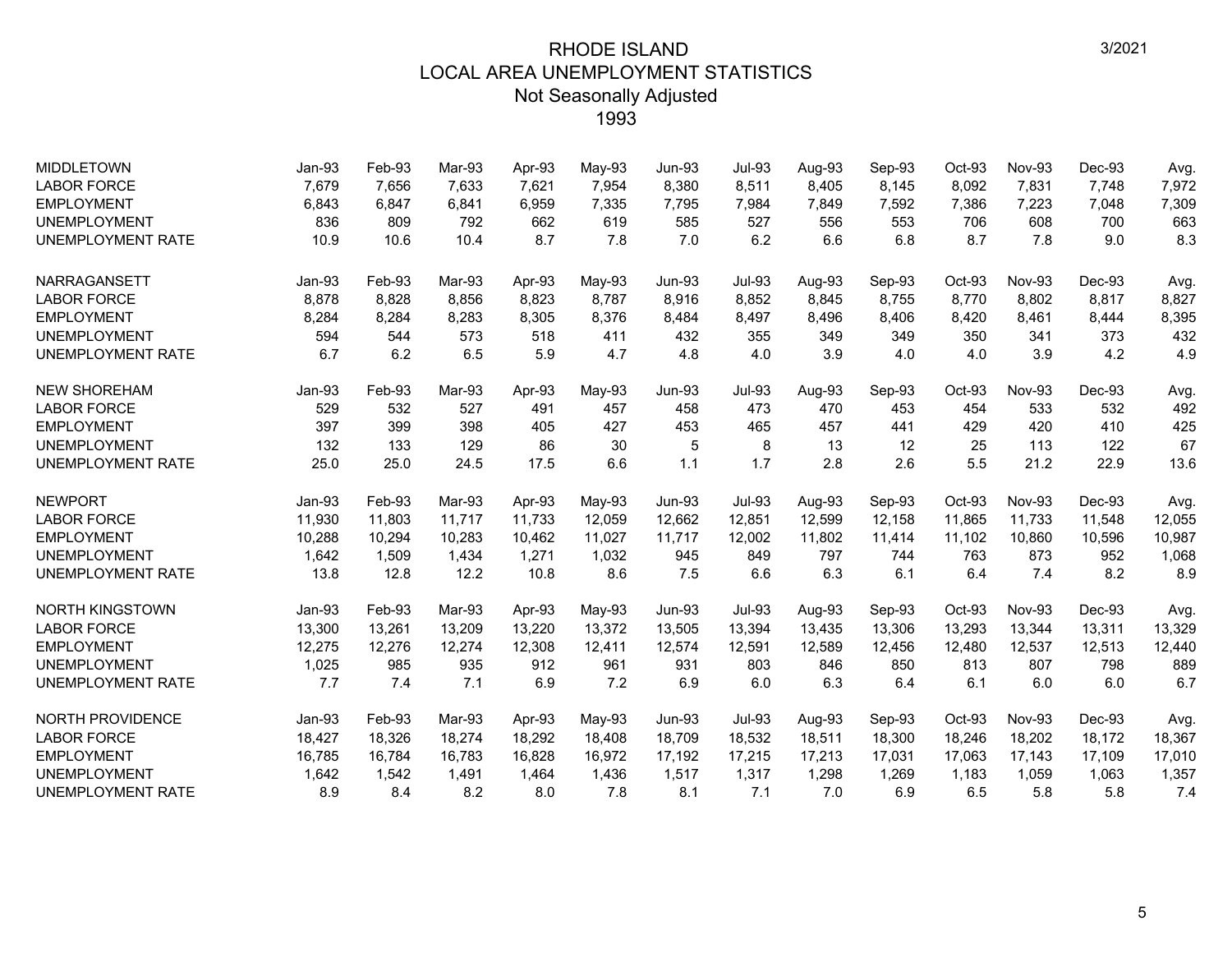| <b>NORTH SMITHFIELD</b>  | Jan-93 | Feb-93 | Mar-93 | Apr-93 | May-93 | $Jun-93$      | <b>Jul-93</b> | Aug-93 | Sep-93 | $Oct-93$ | <b>Nov-93</b> | Dec-93 | Avg.   |
|--------------------------|--------|--------|--------|--------|--------|---------------|---------------|--------|--------|----------|---------------|--------|--------|
| <b>LABOR FORCE</b>       | 5,639  | 5,576  | 5.563  | 5,581  | 5,525  | 5.606         | 5,648         | 5,627  | 5,545  | 5,539    | 5,540         | 5,536  | 5,578  |
| <b>EMPLOYMENT</b>        | 5,140  | 5,140  | 5,140  | 5,153  | 5,198  | 5,265         | 5,272         | 5,272  | 5,217  | 5,226    | 5,251         | 5,241  | 5,210  |
| <b>UNEMPLOYMENT</b>      | 499    | 436    | 423    | 428    | 327    | 341           | 376           | 355    | 328    | 313      | 289           | 295    | 368    |
| <b>UNEMPLOYMENT RATE</b> | 8.8    | 7.8    | 7.6    | 7.7    | 5.9    | 6.1           | 6.7           | 6.3    | 5.9    | 5.7      | 5.2           | 5.3    | 6.6    |
| <b>PAWTUCKET</b>         | Jan-93 | Feb-93 | Mar-93 | Apr-93 | May-93 | $Jun-93$      | <b>Jul-93</b> | Aug-93 | Sep-93 | Oct-93   | <b>Nov-93</b> | Dec-93 | Avg.   |
| <b>LABOR FORCE</b>       | 38,176 | 38,038 | 37,673 | 37,605 | 37,783 | 38,197        | 38,311        | 38,068 | 37,654 | 38,057   | 37,934        | 37,863 | 37,946 |
| <b>EMPLOYMENT</b>        | 34,195 | 34,194 | 34,190 | 34,281 | 34,575 | 35,024        | 35,073        | 35,066 | 34,699 | 34,761   | 34,925        | 34,856 | 34,653 |
| <b>UNEMPLOYMENT</b>      | 3,981  | 3,844  | 3,483  | 3,324  | 3,208  | 3,173         | 3,238         | 3,002  | 2,955  | 3,296    | 3,009         | 3,007  | 3,293  |
| <b>UNEMPLOYMENT RATE</b> | 10.4   | 10.1   | 9.2    | 8.8    | 8.5    | 8.3           | 8.5           | 7.9    | 7.8    | 8.7      | 7.9           | 7.9    | 8.7    |
| <b>PORTSMOUTH</b>        | Jan-93 | Feb-93 | Mar-93 | Apr-93 | May-93 | Jun-93        | <b>Jul-93</b> | Aug-93 | Sep-93 | Oct-93   | <b>Nov-93</b> | Dec-93 | Avg.   |
| <b>LABOR FORCE</b>       | 8,403  | 8,390  | 8,356  | 8,428  | 8,841  | 9,409         | 9,591         | 9,389  | 9,109  | 8,799    | 8,633         | 8,472  | 8,818  |
| <b>EMPLOYMENT</b>        | 7,680  | 7,683  | 7,676  | 7,809  | 8,231  | 8,747         | 8,959         | 8,807  | 8,520  | 8,287    | 8,107         | 7,910  | 8,201  |
| <b>UNEMPLOYMENT</b>      | 723    | 707    | 680    | 619    | 610    | 662           | 632           | 582    | 589    | 512      | 526           | 562    | 617    |
| <b>UNEMPLOYMENT RATE</b> | 8.6    | 8.4    | 8.1    | 7.3    | 6.9    | 7.0           | 6.6           | 6.2    | 6.5    | 5.8      | 6.1           | 6.6    | 7.0    |
| <b>PROVIDENCE</b>        | Jan-93 | Feb-93 | Mar-93 | Apr-93 | May-93 | <b>Jun-93</b> | <b>Jul-93</b> | Aug-93 | Sep-93 | Oct-93   | <b>Nov-93</b> | Dec-93 | Avg.   |
| <b>LABOR FORCE</b>       | 71,622 | 71,301 | 70,763 | 70,839 | 71,426 | 72,340        | 72,257        | 72,061 | 71,257 | 71,396   | 71,681        | 71,331 | 71,523 |
| <b>EMPLOYMENT</b>        | 64,575 | 64,576 | 64,568 | 64.739 | 65,294 | 66,142        | 66,233        | 66,222 | 65,525 | 65,644   | 65,952        | 65,825 | 65,441 |
| <b>UNEMPLOYMENT</b>      | 7,047  | 6,725  | 6,195  | 6,100  | 6,132  | 6,198         | 6,024         | 5,839  | 5,732  | 5,752    | 5,729         | 5,506  | 6,082  |
| <b>UNEMPLOYMENT RATE</b> | 9.8    | 9.4    | 8.8    | 8.6    | 8.6    | 8.6           | 8.3           | 8.1    | 8.0    | 8.1      | 8.0           | 7.7    | 8.5    |
| <b>RICHMOND</b>          | Jan-93 | Feb-93 | Mar-93 | Apr-93 | May-93 | $Jun-93$      | <b>Jul-93</b> | Aug-93 | Sep-93 | Oct-93   | Nov-93        | Dec-93 | Avg.   |
| <b>LABOR FORCE</b>       | 3,004  | 2,992  | 3,016  | 3,036  | 3,047  | 3,085         | 3,104         | 3,098  | 3,021  | 3,032    | 3,055         | 3,052  | 3,046  |
| <b>EMPLOYMENT</b>        | 2,901  | 2,900  | 2,901  | 2,907  | 2,933  | 2,971         | 2,975         | 2,975  | 2,944  | 2,948    | 2,963         | 2,957  | 2,940  |
| <b>UNEMPLOYMENT</b>      | 103    | 92     | 115    | 129    | 114    | 114           | 129           | 123    | 77     | 84       | 92            | 95     | 106    |
| <b>UNEMPLOYMENT RATE</b> | 3.4    | 3.1    | 3.8    | 4.2    | 3.7    | 3.7           | 4.2           | 4.0    | 2.5    | 2.8      | 3.0           | 3.1    | 3.5    |
| <b>SCITUATE</b>          | Jan-93 | Feb-93 | Mar-93 | Apr-93 | May-93 | $Jun-93$      | <b>Jul-93</b> | Aug-93 | Sep-93 | Oct-93   | <b>Nov-93</b> | Dec-93 | Avg.   |
| <b>LABOR FORCE</b>       | 5,882  | 5,850  | 5,792  | 5,752  | 5,742  | 5,813         | 5,841         | 5,832  | 5,760  | 5,803    | 5,797         | 5,775  | 5,803  |
| <b>EMPLOYMENT</b>        | 5,301  | 5,301  | 5,300  | 5,315  | 5,359  | 5,430         | 5,438         | 5,437  | 5,381  | 5,389    | 5,414         | 5,403  | 5,372  |
| <b>UNEMPLOYMENT</b>      | 581    | 549    | 492    | 437    | 383    | 383           | 403           | 395    | 379    | 414      | 383           | 372    | 431    |
| <b>UNEMPLOYMENT RATE</b> | 9.9    | 9.4    | 8.5    | 7.6    | 6.7    | 6.6           | 6.9           | 6.8    | 6.6    | 7.1      | 6.6           | 6.4    | 7.4    |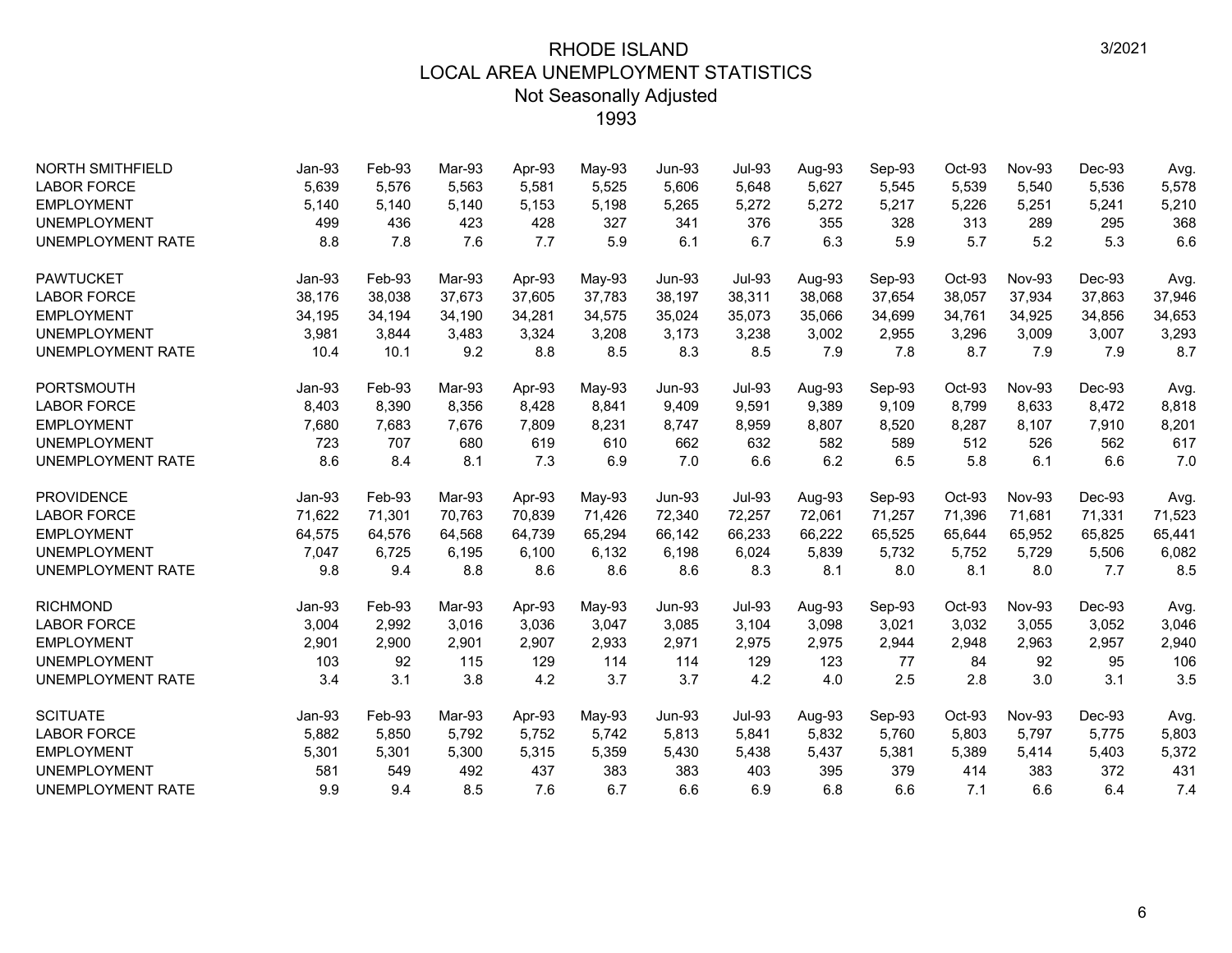| <b>SMITHFIELD</b><br><b>LABOR FORCE</b> | Jan-93<br>10,721 | Feb-93<br>10,719 | Mar-93<br>10.721 | Apr-93<br>10,728 | May-93<br>10,786 | <b>Jun-93</b><br>10,928 | <b>Jul-93</b><br>10,872 | Aug-93<br>10,878 | Sep-93<br>10,651 | Oct-93<br>10,763 | <b>Nov-93</b><br>10,728 | Dec-93<br>10,728 | Avg.<br>10,769 |
|-----------------------------------------|------------------|------------------|------------------|------------------|------------------|-------------------------|-------------------------|------------------|------------------|------------------|-------------------------|------------------|----------------|
| <b>EMPLOYMENT</b>                       | 9,922            | 9,922            | 9,923            | 9,949            | 10,033           | 10,163                  | 10,177                  | 10,176           | 10,069           | 10,087           | 10,135                  | 10,115           | 10,056         |
| <b>UNEMPLOYMENT</b>                     | 799              | 797              | 798              | 779              | 753              | 765                     | 695                     | 702              | 582              | 676              | 593                     | 613              | 713            |
| <b>UNEMPLOYMENT RATE</b>                | 7.5              | 7.4              | 7.4              | 7.3              | 7.0              | 7.0                     | 6.4                     | 6.5              | 5.5              | 6.3              | 5.5                     | 5.7              | 6.6            |
|                                         |                  |                  |                  |                  |                  |                         |                         |                  |                  |                  |                         |                  |                |
| SOUTH KINGSTOWN                         | Jan-93           | Feb-93           | Mar-93           | Apr-93           | May-93           | <b>Jun-93</b>           | <b>Jul-93</b>           | Aug-93           | Sep-93           | Oct-93           | <b>Nov-93</b>           | Dec-93           | Avg.           |
| <b>LABOR FORCE</b>                      | 13,090           | 13,057           | 13,023           | 13,041           | 13,034           | 13,302                  | 13,219                  | 13,228           | 13,048           | 13,089           | 13,129                  | 13,110           | 13,114         |
| <b>EMPLOYMENT</b>                       | 12,254           | 12,253           | 12,254           | 12,286           | 12,389           | 12,551                  | 12,569                  | 12,566           | 12,434           | 12,457           | 12,515                  | 12.492           | 12,418         |
| <b>UNEMPLOYMENT</b>                     | 836              | 804              | 769              | 755              | 645              | 751                     | 650                     | 662              | 614              | 632              | 614                     | 618              | 696            |
| <b>UNEMPLOYMENT RATE</b>                | 6.4              | 6.2              | 5.9              | 5.8              | 4.9              | 5.6                     | 4.9                     | 5.0              | 4.7              | 4.8              | 4.7                     | 4.7              | 5.3            |
| <b>TIVERTON</b>                         | Jan-93           | Feb-93           | Mar-93           | Apr-93           | May-93           | <b>Jun-93</b>           | <b>Jul-93</b>           | Aug-93           | Sep-93           | Oct-93           | <b>Nov-93</b>           | Dec-93           | Avg.           |
| <b>LABOR FORCE</b>                      | 8,320            | 8,288            | 8,250            | 8,221            | 8,179            | 8,325                   | 8,282                   | 8,236            | 8,109            | 8,097            | 8,098                   | 8,119            | 8,210          |
| <b>EMPLOYMENT</b>                       | 7,437            | 7,436            | 7,436            | 7,457            | 7,520            | 7,619                   | 7,628                   | 7,627            | 7,546            | 7,562            | 7,596                   | 7,582            | 7,537          |
| <b>UNEMPLOYMENT</b>                     | 883              | 852              | 814              | 764              | 659              | 706                     | 654                     | 609              | 563              | 535              | 502                     | 537              | 673            |
| <b>UNEMPLOYMENT RATE</b>                | 10.6             | 10.3             | 9.9              | 9.3              | 8.1              | 8.5                     | 7.9                     | 7.4              | 6.9              | 6.6              | 6.2                     | 6.6              | 8.2            |
| <b>WARREN</b>                           | Jan-93           | Feb-93           | Mar-93           | Apr-93           | May-93           | $Jun-93$                | <b>Jul-93</b>           | Aug-93           | Sep-93           | Oct-93           | Nov-93                  | Dec-93           | Avg.           |
| <b>LABOR FORCE</b>                      | 6,535            | 6,375            | 6.343            | 6,270            | 6,217            | 6,264                   | 6,291                   | 6,339            | 6,238            | 6,361            | 6,357                   | 6,327            | 6,327          |
| <b>EMPLOYMENT</b>                       | 5,700            | 5,701            | 5,699            | 5,714            | 5,764            | 5,839                   | 5,846                   | 5,846            | 5,784            | 5,795            | 5,823                   | 5,810            | 5,777          |
| <b>UNEMPLOYMENT</b>                     | 835              | 674              | 644              | 556              | 453              | 425                     | 445                     | 493              | 454              | 566              | 534                     | 517              | 550            |
| <b>UNEMPLOYMENT RATE</b>                | 12.8             | 10.6             | 10.2             | 8.9              | 7.3              | 6.8                     | 7.1                     | 7.8              | 7.3              | 8.9              | 8.4                     | 8.2              | 8.7            |
| <b>WARWICK</b>                          | Jan-93           | Feb-93           | Mar-93           | Apr-93           | May-93           | $Jun-93$                | <b>Jul-93</b>           | Aug-93           | Sep-93           | Oct-93           | <b>Nov-93</b>           | Dec-93           | Avg.           |
| <b>LABOR FORCE</b>                      | 47,459           | 47,136           | 46.924           | 46,594           | 46,945           | 47,360                  | 47,300                  | 47,285           | 46,678           | 47.010           | 47.028                  | 46.763           | 47,040         |
| <b>EMPLOYMENT</b>                       | 43,121           | 43,121           | 43,117           | 43,230           | 43,601           | 44,166                  | 44,229                  | 44,221           | 43,755           | 43,836           | 44,040                  | 43,956           | 43,699         |
| <b>UNEMPLOYMENT</b>                     | 4,338            | 4,015            | 3,807            | 3,364            | 3,344            | 3,194                   | 3,071                   | 3,064            | 2,923            | 3,174            | 2,988                   | 2,807            | 3,341          |
| <b>UNEMPLOYMENT RATE</b>                | 9.1              | 8.5              | 8.1              | 7.2              | 7.1              | 6.7                     | 6.5                     | 6.5              | 6.3              | 6.8              | 6.4                     | 6.0              | 7.1            |
| <b>WEST GREENWICH</b>                   | $Jan-93$         | Feb-93           | Mar-93           | Apr-93           | May-93           | $Jun-93$                | <b>Jul-93</b>           | Aug-93           | Sep-93           | Oct-93           | <b>Nov-93</b>           | Dec-93           | Avg.           |
| <b>LABOR FORCE</b>                      | 2,462            | 2,458            | 2,472            | 2,459            | 2,441            | 2,487                   | 2,502                   | 2,505            | 2,476            | 2,460            | 2,477                   | 2,439            | 2,470          |
| <b>EMPLOYMENT</b>                       | 2,286            | 2,287            | 2,286            | 2,292            | 2,312            | 2,342                   | 2,344                   | 2,345            | 2,321            | 2,324            | 2,335                   | 2,331            | 2,317          |
| <b>UNEMPLOYMENT</b>                     | 176              | 171              | 186              | 167              | 129              | 145                     | 158                     | 160              | 155              | 136              | 142                     | 108              | 153            |
| <b>UNEMPLOYMENT RATE</b>                | 7.1              | 7.0              | 7.5              | 6.8              | 5.3              | 5.8                     | 6.3                     | 6.4              | 6.3              | 5.5              | 5.7                     | 4.4              | 6.2            |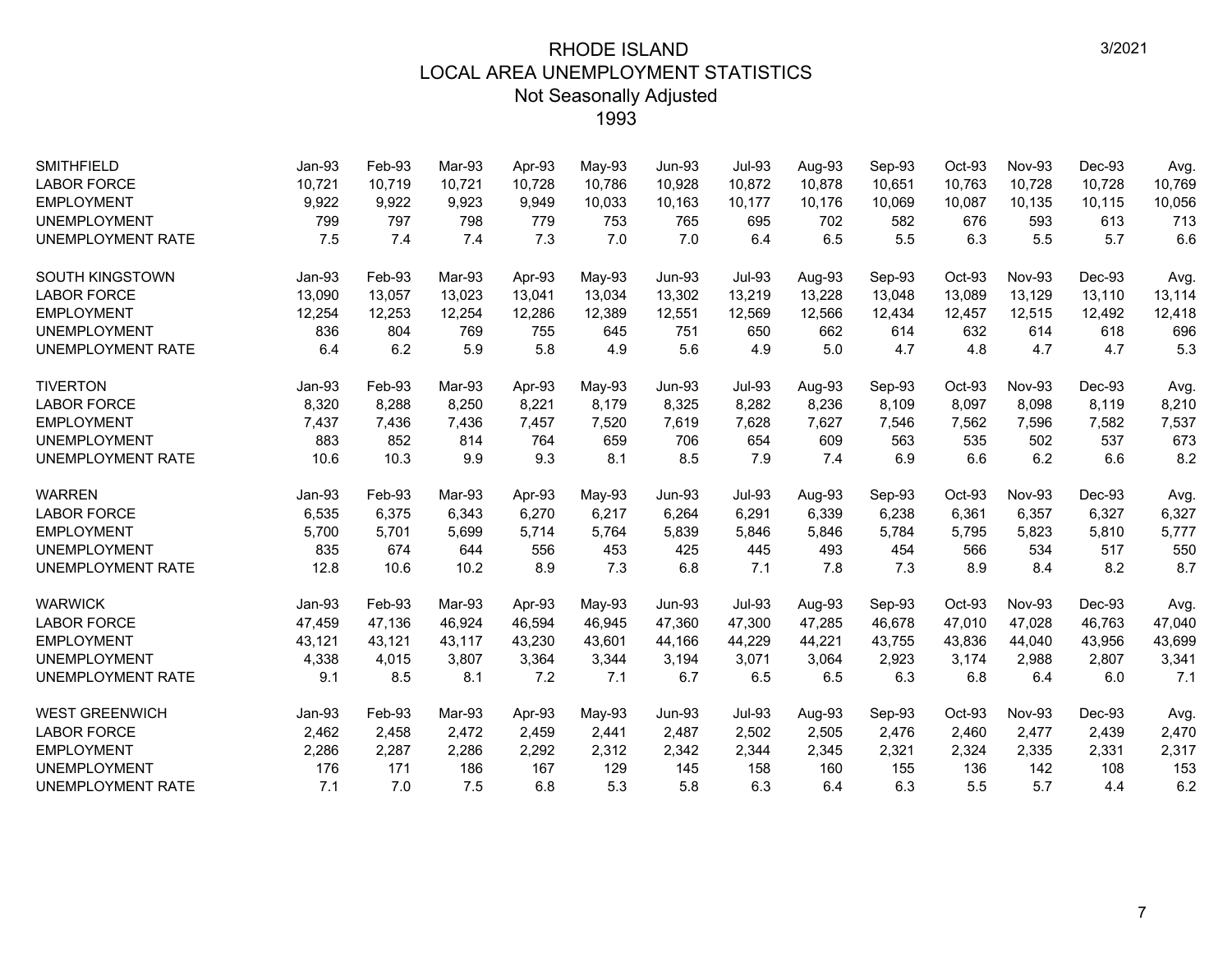| <b>WEST WARWICK</b>      | Jan-93 | Feb-93 | Mar-93 | Apr-93 | May-93 | <b>Jun-93</b> | <b>Jul-93</b> | Aug-93 | Sep-93 | Oct-93 | <b>Nov-93</b> | Dec-93 | Avg.   |
|--------------------------|--------|--------|--------|--------|--------|---------------|---------------|--------|--------|--------|---------------|--------|--------|
| <b>LABOR FORCE</b>       | 16,248 | 16,152 | 16,126 | 15,971 | 16,026 | 16,322        | 16,219        | 16,187 | 15,989 | 15,990 | 16,013        | 15,996 | 16,104 |
| <b>EMPLOYMENT</b>        | 14,601 | 14,603 | 14,601 | 14,640 | 14,766 | 14,956        | 14,978        | 14,975 | 14,818 | 14,845 | 14,914        | 14,886 | 14,799 |
| <b>UNEMPLOYMENT</b>      | 1,647  | 1,549  | 1,525  | 1,331  | 1,260  | 1,366         | 1,241         | 1,212  | 1,171  | 1,145  | 1,099         | 1,110  | 1,305  |
| UNEMPLOYMENT RATE        | 10.1   | 9.6    | 9.5    | 8.3    | 7.9    | 8.4           | 7.7           | 7.5    | 7.3    | 7.2    | 6.9           | 6.9    | 8.1    |
| WESTERLY                 | Jan-93 | Feb-93 | Mar-93 | Apr-93 | May-93 | <b>Jun-93</b> | <b>Jul-93</b> | Aug-93 | Sep-93 | Oct-93 | Nov-93        | Dec-93 | Avg.   |
| <b>LABOR FORCE</b>       | 11,988 | 11,986 | 11,950 | 11.780 | 11,818 | 12,018        | 12,343        | 12,232 | 11,994 | 11,881 | 11,877        | 11,983 | 11,987 |
| <b>EMPLOYMENT</b>        | 11,077 | 11,073 | 11,079 | 11,077 | 11,165 | 11,386        | 11,749        | 11,690 | 11,449 | 11,187 | 11,224        | 11,278 | 11,286 |
| <b>UNEMPLOYMENT</b>      | 911    | 913    | 871    | 703    | 653    | 632           | 594           | 542    | 545    | 694    | 653           | 705    | 701    |
| UNEMPLOYMENT RATE        | 7.6    | 7.6    | 7.3    | 6.0    | 5.5    | 5.3           | 4.8           | 4.4    | 4.5    | 5.8    | 5.5           | 5.9    | 5.8    |
| <b>WOONSOCKET</b>        | Jan-93 | Feb-93 | Mar-93 | Apr-93 | May-93 | <b>Jun-93</b> | <b>Jul-93</b> | Aug-93 | Sep-93 | Oct-93 | <b>Nov-93</b> | Dec-93 | Avg.   |
| <b>LABOR FORCE</b>       | 20,677 | 20,639 | 20,615 | 20,591 | 20,486 | 20,669        | 20,628        | 20,642 | 20,473 | 20,509 | 20,575        | 20,472 | 20,581 |
| <b>EMPLOYMENT</b>        | 18,464 | 18.464 | 18.461 | 18,511 | 18.669 | 18,912        | 18.937        | 18,934 | 18.734 | 18,769 | 18.858        | 18.819 | 18,711 |
| <b>UNEMPLOYMENT</b>      | 2,213  | 2,175  | 2,154  | 2,080  | 1,817  | 1,757         | 1,691         | 1,708  | 1,739  | 1,740  | 1,717         | 1,653  | 1,870  |
| UNEMPLOYMENT RATE        | 10.7   | 10.5   | 10.4   | 10.1   | 8.9    | 8.5           | 8.2           | 8.3    | 8.5    | 8.5    | 8.3           | 8.1    | 9.1    |
| <b>BRISTOL COUNTY</b>    | Jan-93 | Feb-93 | Mar-93 | Apr-93 | May-93 | <b>Jun-93</b> | <b>Jul-93</b> | Aug-93 | Sep-93 | Oct-93 | <b>Nov-93</b> | Dec-93 | Avg.   |
| <b>LABOR FORCE</b>       | 26,936 | 26,595 | 26,478 | 26,239 | 26,257 | 26,461        | 26,506        | 26,511 | 26,187 | 26,525 | 26,482        | 26,322 | 26,458 |
| <b>EMPLOYMENT</b>        | 24,147 | 24,148 | 24,146 | 24,208 | 24,418 | 24,736        | 24,767        | 24,764 | 24,502 | 24,548 | 24,664        | 24,615 | 24,472 |
| <b>UNEMPLOYMENT</b>      | 2,789  | 2,447  | 2,332  | 2,031  | 1,839  | 1,725         | 1,739         | 1,747  | 1,685  | 1,977  | 1,818         | 1,707  | 1,986  |
| <b>UNEMPLOYMENT RATE</b> | 10.4   | 9.2    | 8.8    | 7.7    | 7.0    | 6.5           | 6.6           | 6.6    | 6.4    | 7.5    | 6.9           | 6.5    | 7.5    |
| <b>KENT COUNTY</b>       | Jan-93 | Feb-93 | Mar-93 | Apr-93 | May-93 | <b>Jun-93</b> | <b>Jul-93</b> | Aug-93 | Sep-93 | Oct-93 | Nov-93        | Dec-93 | Avg.   |
| <b>LABOR FORCE</b>       | 90,510 | 89,930 | 89,620 | 89,078 | 89,476 | 90,615        | 90,429        | 90,381 | 89,320 | 89,720 | 89,800        | 89,281 | 89,846 |
| <b>EMPLOYMENT</b>        | 82,245 | 82,248 | 82,241 | 82,458 | 83,165 | 84,242        | 84,359        | 84,346 | 83,459 | 83,612 | 84,002        | 83,840 | 83,351 |
| <b>UNEMPLOYMENT</b>      | 8,265  | 7,682  | 7,379  | 6,620  | 6,311  | 6,373         | 6,070         | 6,035  | 5,861  | 6,108  | 5,798         | 5,441  | 6,495  |
| UNEMPLOYMENT RATE        | 9.1    | 8.5    | 8.2    | 7.4    | 7.1    | 7.0           | 6.7           | 6.7    | 6.6    | 6.8    | 6.5           | 6.1    | 7.2    |